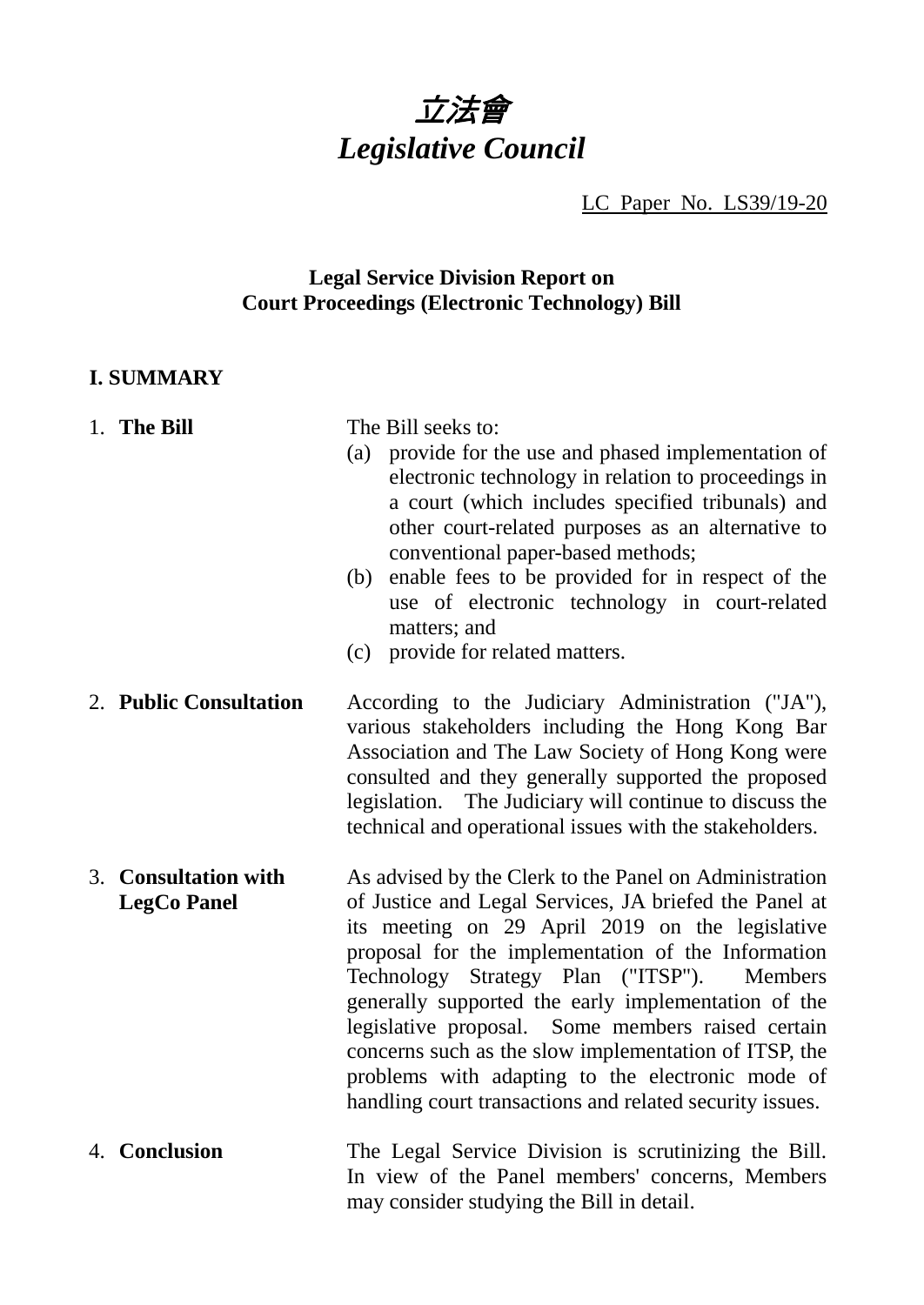The date of First Reading of the Bill is 8 January 2020. Members may refer to the Legislative Council ("LegCo") Brief (File Ref.: AW-275-005-010-009) issued by the Chief Secretary for Administration's Office and the Judiciary Administration ("JA") dated 24 December 2019 for further details.

## **Object of the Bill**

- 2. The Bill seeks to:
	- (a) provide for the use and phased implementation of electronic technology ("e-technology") in relation to proceedings in a court (which includes specified tribunals) and other court-related purposes as an alternative to conventional paper-based methods;
	- (b) enable fees to be provided for in respect of the use of e-technology in court-related matters; and
	- (c) provide for related matters.

## **Background**

3. At present, by virtue of section 13 of the Electronic Transactions Ordinance (Cap. 553), provisions (i.e. sections 5 to 8 of Cap. 553) permitting information or documents to be given, served, presented, retained or signed electronically do not apply to court or tribunal proceedings unless any rule of law relating to those proceedings provide for their application. According to paragraph 3 of the LegCo Brief, the Judiciary intends to implement the Information Technology Strategy Plan ("ITSP") under which an integrated court case management system ("iCMS") would be implemented to streamline and standardize electronic court processes across different levels of courts and tribunals. Under iCMS, electronic services and facilities of various types may be used by litigants and the court (including court registries and offices).

4. The Bill seeks to provide an overall legislative framework to enable court-related documents to be created and handled in electronic form. Key provisions of the Bill are set out in the ensuing paragraphs.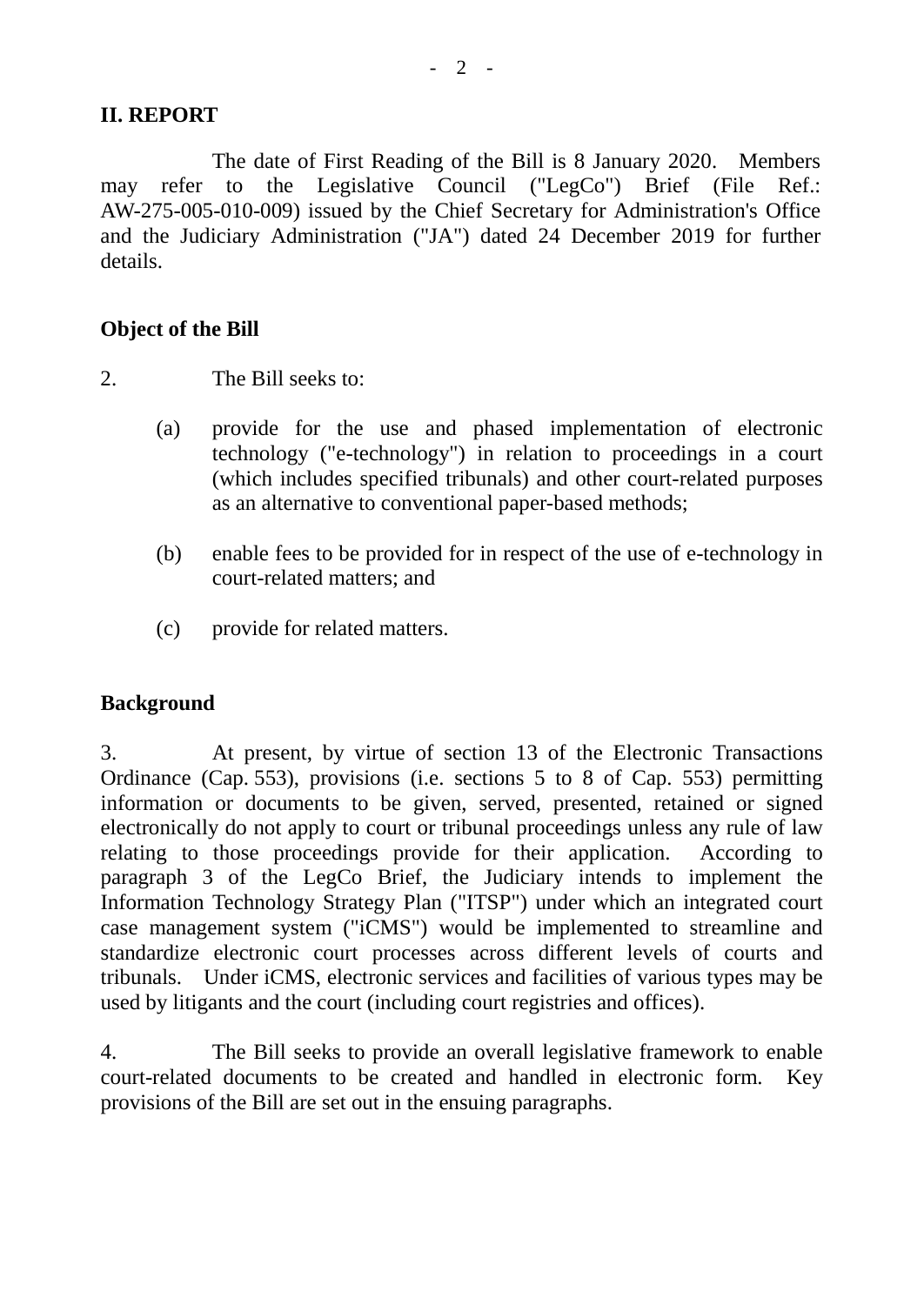### **Provisions of the Bill**

#### e-Courts, e-system and supporting facilities

5. Parts 3, 4 and 8 of the Bill primarily seek to empower the Chief Justice ("CJ") to:

- (a) make rules to specify the courts and tribunals by or in relation to which e-technology may be used ("e-Courts");
- (b) designate an information system to facilitate the use of e-technology ("e-system") in relation to proceedings and for other court-related purposes, including, in particular, creating and sending documents in electronic form ("e-documents") and making electronic payments;
- (c) specify, by notice published in the Gazette (which would not be subsidiary legislation), the date from which e-technology may be used in relation to a particular e-Court or a type or description of proceeding ("e-proceedings"), thereby implementing ITSP in phases; and
- (d) make rules to regulate or prescribe the practice and procedure relating to the use of e-technology in courts and proceedings ("e-rules").

#### Application of e-technology to documents

- 6. Part 5 of the Bill mainly seeks to:
	- (a) provide for the use of the e-system to create and handle e-documents for the purposes of e-proceedings; and
	- (b) give, by virtue of Part 7 of the Bill, certain acts done by or through electronic means for e-proceedings (such as the service, authentication, production and keeping of documents) the same status as acts done using conventional paper-based methods.

7. In gist, if a statutory provision or a direction of a court requires or permits (a) a document to be in writing or (b) an act to be done with respect to a document in paper form, the provision or direction would be satisfied if the e-document concerned or act done in electronic form complies with certain specified requirements including:

(a) that the e-document or act is, or is handled by an e-system, in compliance with the applicable e-rules and practice directions issued by CJ relating to the use of e-technology; and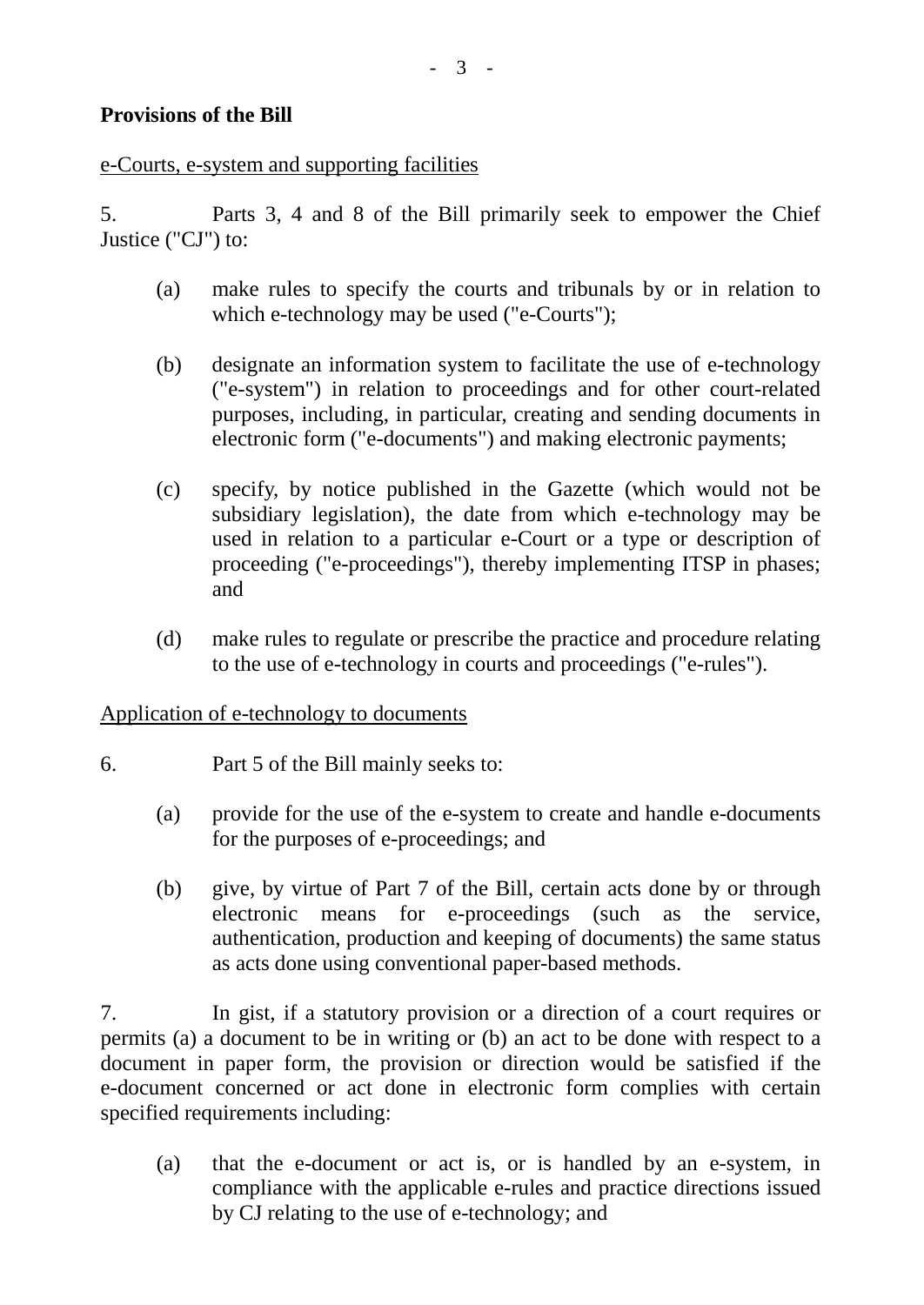(b) that at the relevant time it was reasonable to expect that the information in electronic form incorporated in or associated with the e-document would be accessible so as to be usable for subsequent reference.

## Documents to which e-technology would not apply

8. Part 6 of the Bill mainly seeks to empower the court to disallow the use of an e-system to send a document to the court in relation to an e-proceeding or a particular procedure. In exercising this power, the court might have regard to the nature of the proceeding or procedure, the conduct of a party or any other relevant factor. Further, under clause 26(3)(b) of the Bill, CJ would be empowered to make rules to specify the types or descriptions of documents that are required to be in paper form. According to paragraph 19 of the LegCo Brief, such rules may be applicable to certain original or certified documents to be produced in or submitted to court in respect of which there is a genuine need to examine the original or paper documents in court proceedings.

## Admissibility of electronic records as evidence in legal proceedings

9. Under section 9 of Cap. 553, an electronic record shall not be denied admissibility in evidence in any legal proceeding on the sole ground that it is an electronic record. Clause 5 of the Bill proposes that if the Bill is passed, the enacted Ordinance would not affect the application of section 9 of Cap. 553 in relation to any legal proceeding.

## Application of the Bill

10. Under clause 4 of the Bill, the Bill, if passed, would apply to the Government.

#### Other matters

- 11. The Bill also seeks to provide for the following matters:
	- (a) the issuance of administrative instructions by the Judiciary Administrator relating to the use of an e-system;
	- (b) fees payable in respect of court-related matters carried out by an electronic mode; and
	- (c) savings and transitional arrangements.